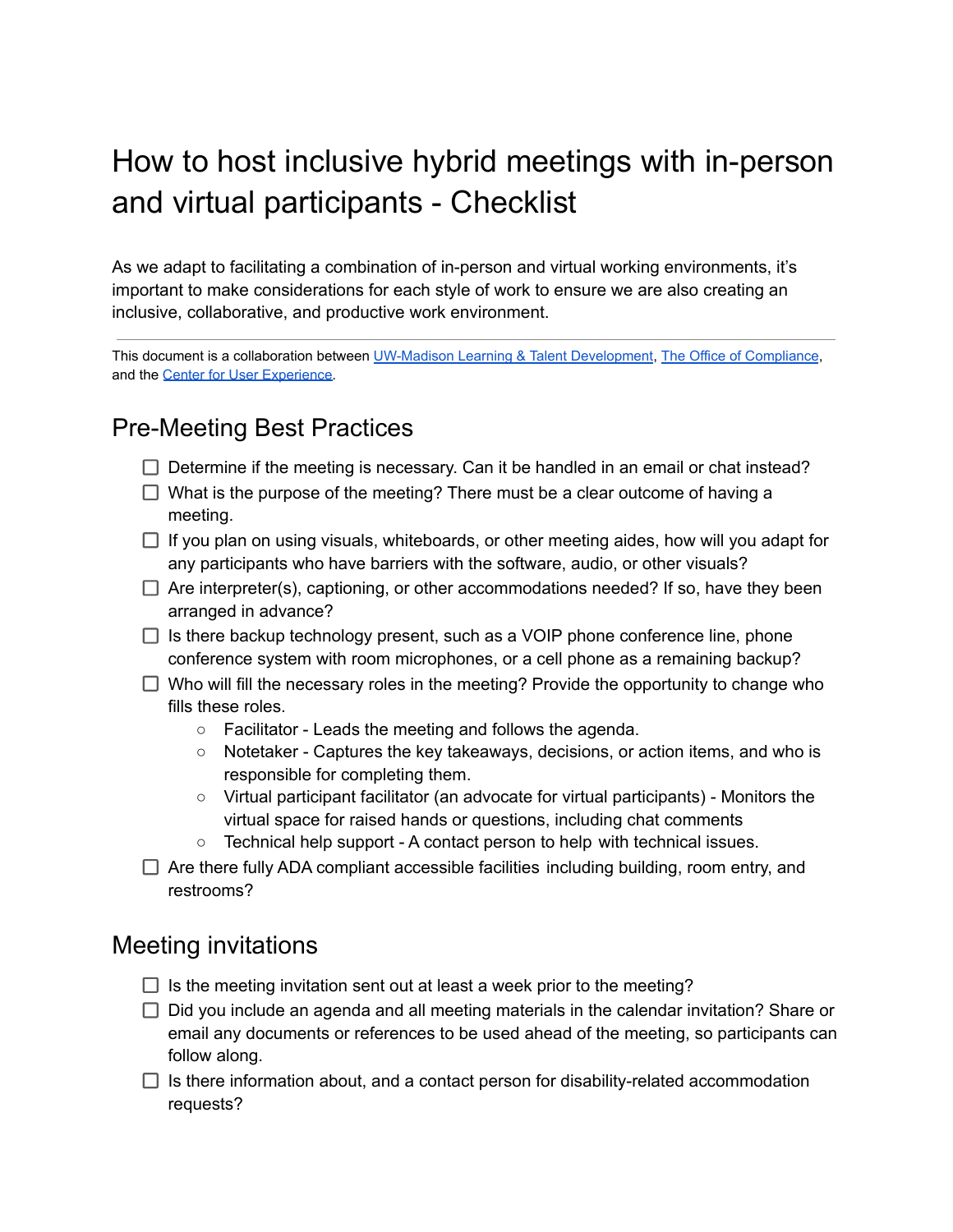- $\Box$  Is there a statement on who to contact if participants have technical questions or issues when connecting to the online meeting?
- $\Box$  Are there clear instructions and multiple options to join the meeting?
- $\Box$  Need to cancel? Be sure to give ample notification -- at least 48 hours.

# Agenda

Is your meeting structured in a way that encourages inclusive participation? The meeting should have a clear agenda, structured around who is speaking, on what topic, and for how long. This agenda should be sent to all participants in advance.

- $\Box$  Design your agenda in a way that engages participants in multiple ways. You may want to use a combination of thought-provoking questions, virtual whiteboard exercises, mapping, polling, or visualization to keep people's interest and attention.
- □ Consider using digital collaboration tools, such as Box, Google Drive, screen annotations, virtual whiteboards, or the chat function within the virtual platform.
- $\Box$  Are the agenda and meeting materials in accessible formats? Use at least 14pt font and review the material for plain [language.](https://hr.wisc.edu/cls/plain-language-training/)

#### Setting expectations

- $\Box$  Have you set ground rules, meeting etiquette, or other community agreements?
- $\Box$  Establish a rule that everyone who wants to speak will raise their hand first. This will help both in-person and virtual participants avoid speaking over one another.
- $\Box$  Are online chat conversations appropriate during the meeting or should chat only be used for questions?
- $\Box$  Agree upon how to stop a conversation to allow for questions or comments.
- $\Box$  Make sure that the person speaking says their name before they start speaking. This helps everyone follow along, regardless of their location.
- $\Box$  Record the meeting, if possible, with available technology. Notify participants ahead of time if the meeting will be recorded. Be sensitive to concerns regarding confidentiality.
- $\Box$  Have a conversation about when to use audio, video and chat. Examples:
	- $\Box$  Turn video on when you are talking or responding to questions.
	- $\Box$  Use chat to otherwise engage in the meeting.
- $\Box$  Do not interrupt or talk over others.
- $\Box$  Give your full attention to the speaker and avoid distractions like email, web surfing, or texting.
- $\Box$  Silence your cell phone.
- $\Box$  Don't forget to pause so notetakers, interpreters, and captioning can keep up. It also allows people the opportunity to ask clarifying questions.
- $\Box$  Use plain language. Be sure to explain any acronyms or jargon that is used.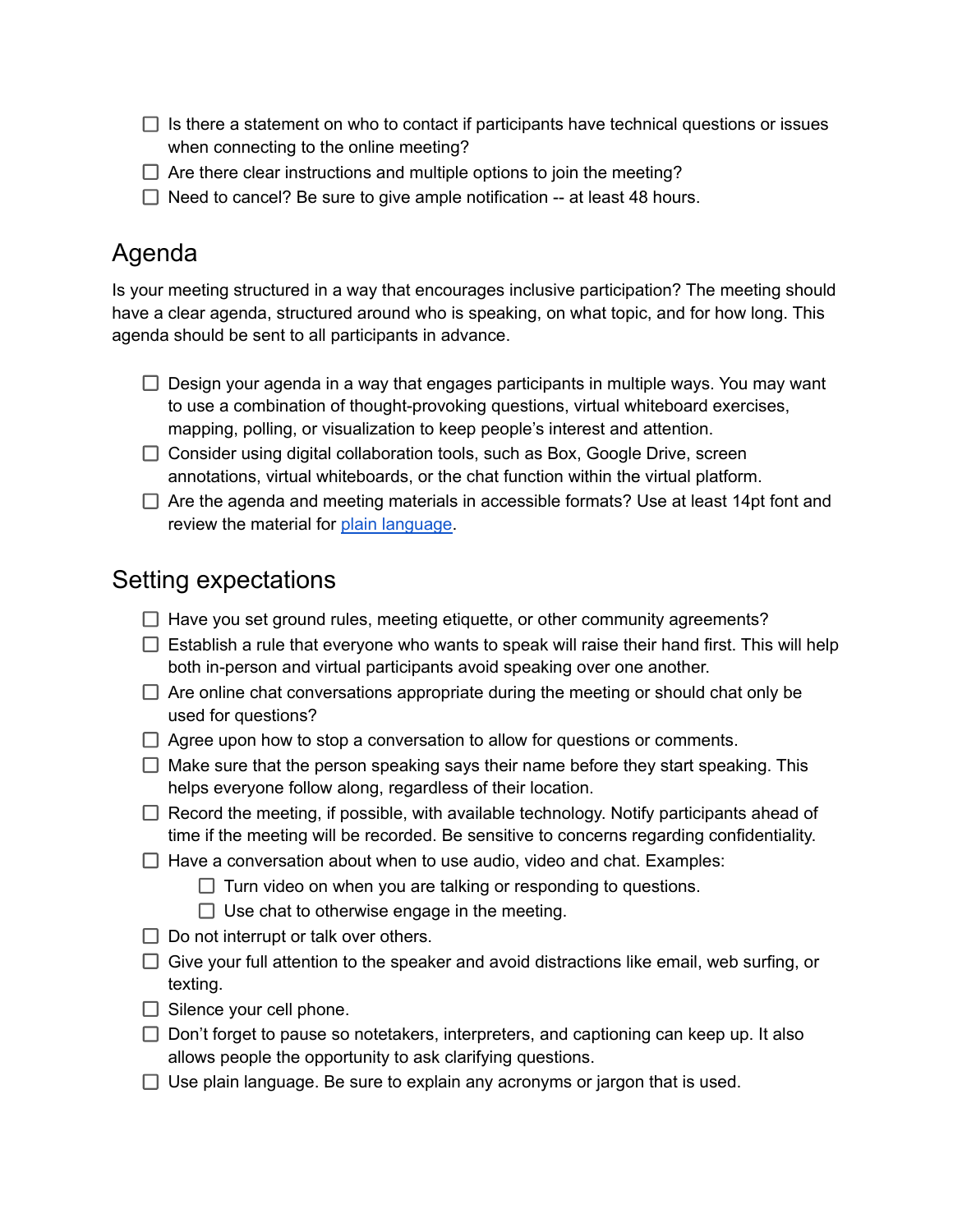## Physical and virtual room set up

How accessible are the physical and online meeting rooms? If a hybrid meeting is needed, ensure that the room where in-person participants will be located has appropriate audio and video equipment, as well as a strong internet connection.

Physical room setup

- $\Box$  Is there technology that provides equity in status to virtual participants, such as a TV monitor to display the virtual participants, an external/Bluetooth speaker to allow their voice to be heard, or a room microphone to pick up conversation happening too far from a laptop microphone to pick up?
- $\Box$  If there are multiple people in-person together, be aware of audio feedback and echoes. It is essential that, unless a room is specifically set up for audio conferencing, that only one person unmutes at a time.
- $\Box$  If possible, use headphones to ensure a better audio experience for all participants.

Virtual rooms

- $\Box$  Has everyone logged in early to take care of any technical issues?
- $\Box$  Avoid having remote participants look at information written on the whiteboard in the physical meeting space via video.
- $\Box$  Are virtual participants able to mute/unmute themselves?
- $\Box$  Do virtual participants have the necessary technology to follow the [University](https://policy.wisc.edu/library/UW-5087) Remote Work [Policy](https://policy.wisc.edu/library/UW-5087) on designated remote work spaces? If an additional accommodation is needed, has the Divisional Disability [Representative](https://employeedisabilities.wisc.edu/divisional-disability-representatives-ddr/) been informed?

## In-Meeting Best Practices

Stick to the agenda during the meeting and have someone take notes that can be referred to afterward.

When starting a meeting

- $\Box$  State the purpose and goals of the meeting.
- $\Box$  Stick to the agenda.
- $\Box$  Identify who will be the facilitator.
- $\Box$  Identify who will be the virtual participant facilitator.
- $\Box$  Identify who will take notes.
- $\Box$  Turn captions on for the chosen meeting software.
- $\Box$  If you are recording the meeting, start recording the meeting, and make sure participants are aware the recording is beginning. Be sensitive to concerns regarding confidentiality.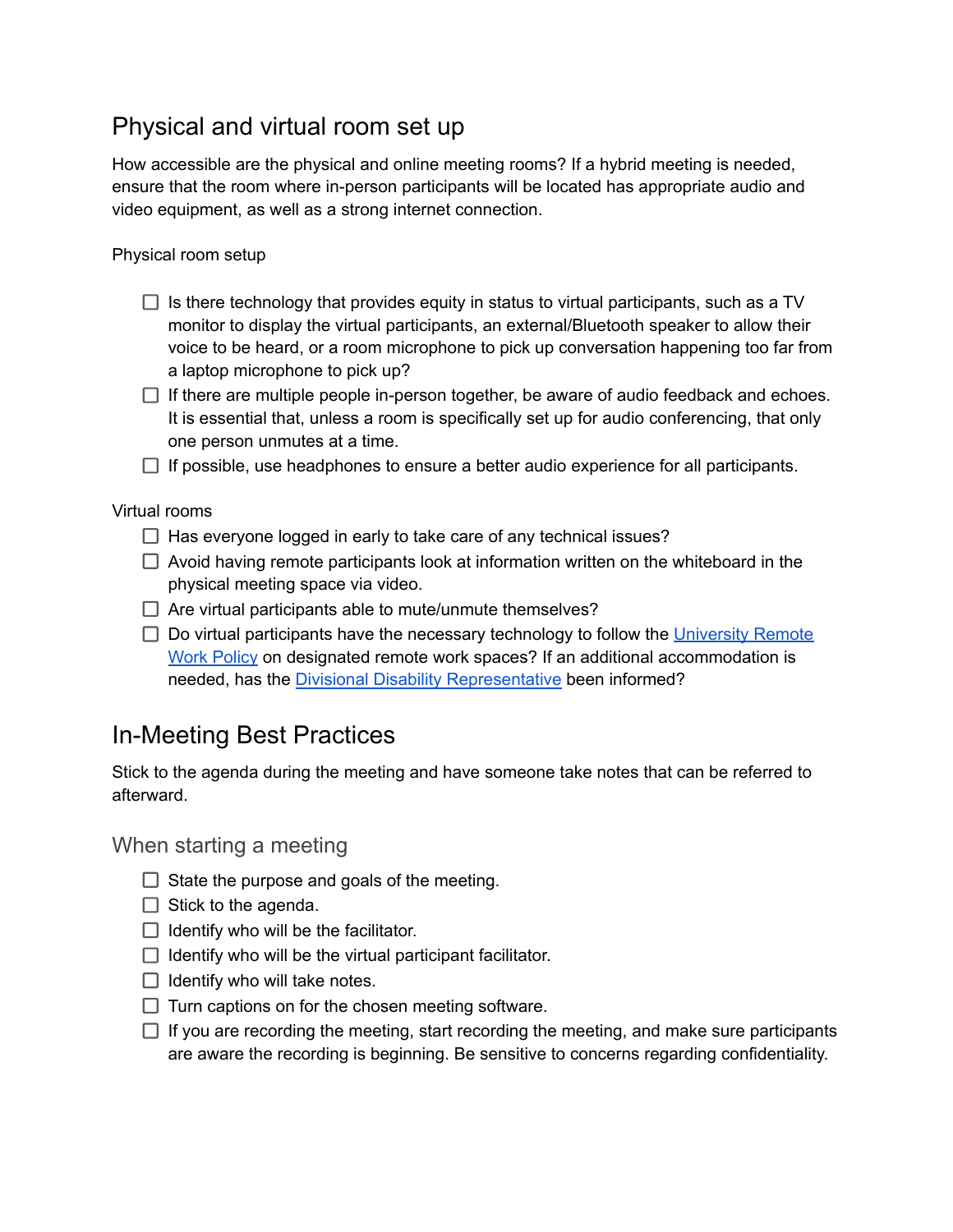- $\Box$  Read out loud anything that is shared on screen, in the chat or when referencing written materials. Remember that not everyone may have access to all modes of communication offered.
- $\Box$  Re-introduce the ground rules, and set expectations.
- $\Box$  Consider acknowledging the land that the University occupies.
	- Suggested wording: The University of Wisconsin–Madison occupies ancestral Ho-Chunk land, a place their nation has called Teejop (day-JOPE) since time immemorial. In an 1832 treaty, the Ho-Chunk were forced to cede this territory.

Decades of ethnic cleansing followed when both the federal and state government repeatedly, but unsuccessfully, sought to forcibly remove the Ho-Chunk from Wisconsin. This history of colonization informs our shared future of collaboration and innovation.

Today, UW–Madison respects the inherent sovereignty of the Ho-Chunk Nation, along with the eleven other First Nations of Wisconsin.

We acknowledge the land we are on — not as a solution — but rather as a first step that calls on each of us to deeply consider our shared past and present with Indigenous peoples in this place, Teejop, and to make our own personal and institutional commitments to achieve a shared future.

- $\Box$  Acknowledge the in-person and virtual participants. Remind people there are multiple ways to participate.
- $\Box$  Have participants introduce themselves.
- $\Box$  Invite participants to share their pronouns.
- $\Box$  Aim for 30-60 minute meetings.

#### During a meeting

- $\Box$  Focus on 1-2 topics. If you need to cover more, give participants a break in between topics.
- $\Box$  Don't just screen share. Provide participants the documents that are being shared ahead of time. Screen sharing reduces the size of documents when viewed through video conferencing software, so the person sharing a screen may need to zoom in.
- $\Box$  When asking for feedback or questions, start with the remote participants first.
- $\Box$  Specifically call on people by name when asking for feedback or giving an individual the chance to speak. Avoid general statements, such as "Does anyone online have anything to say?" This usually results in silence and makes virtual participants seem like outsiders.
- $\Box$  Be vigilant of any stereotypes, microaggressions or harm in the meeting. Interrupt immediately and facilitate education and repair.